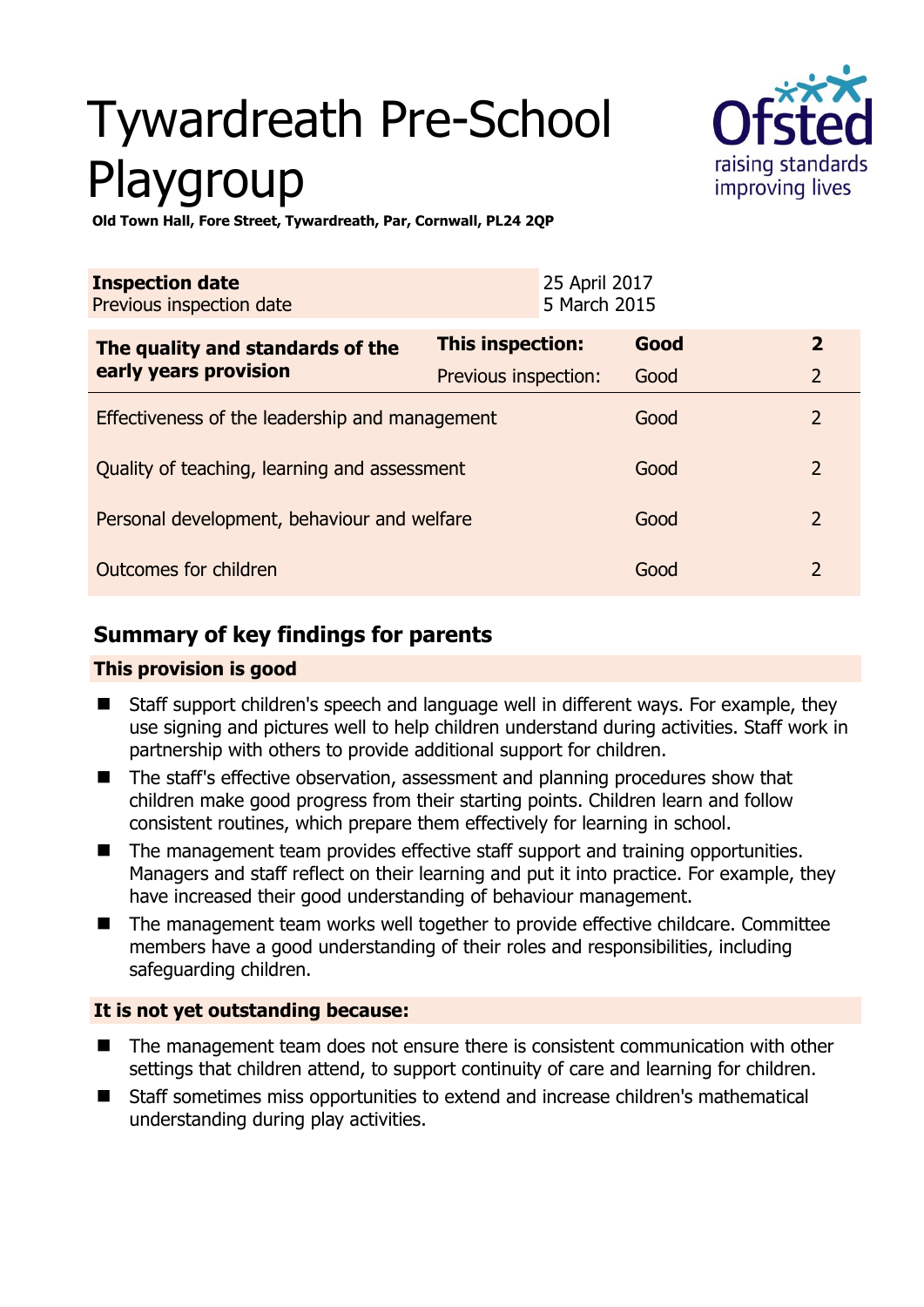## **What the setting needs to do to improve further**

#### **To further improve the quality of the early years provision the provider should:**

- $\blacksquare$  improve the methods of communication with other settings that children attend, to increase support in the continuity of children's care and learning
- extend the opportunities to encourage and support children's mathematical interest and understanding.

#### **Inspection activities**

- The inspector observed staff and children in their indoor and outdoor activities.
- The inspector held discussions with the manager, staff, parents and committee members.
- The inspector completed a joint observation with the manager.
- The inspector sampled children's records of development.
- The inspector viewed the safety of the premises and checked documentation, including evidence of staff suitability.

#### **Inspector**

Julie Wright / Ruth George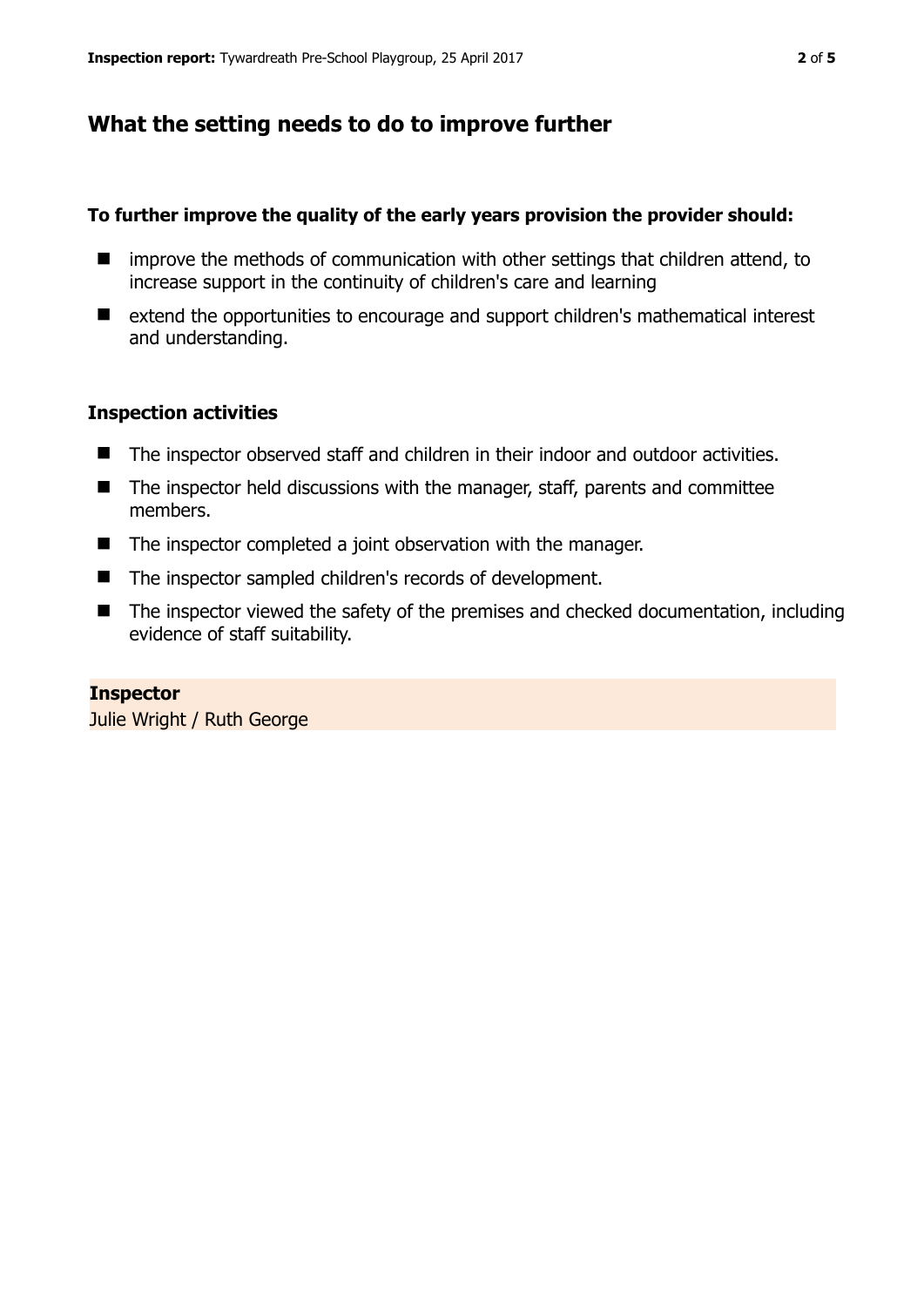## **Inspection findings**

#### **Effectiveness of the leadership and management is good**

Safeguarding is effective. The management team ensures that staff have a secure knowledge of the procedures that enable them to protect children's welfare. They are conscientious about children's safety, for example, they closely monitor the entrance as people arrive and leave to keep children safe. The management team uses robust recruitment to check the suitability of staff. The team monitors staff development effectively and reflects on their practice to make ongoing improvements that benefit children. For example, to address the last recommendation, staff have improved their organisation of activities to ensure good challenge for children of different ages.

#### **Quality of teaching, learning and assessment is good**

Staff provide interesting activities and play areas that engage children well. For example, children excitedly take their fluorescent paintings to look at under the ultraviolet light. Staff teach children to use equipment well to support learning. For example, children use seashells to carefully scoop and transfer decorative stones, which helps to develop their coordination. Children concentrate for sustained periods, such as when they make towers and patterns with magnetic shapes. Staff provide opportunities to involve parents in children's activities, for example, to support their language development.

#### **Personal development, behaviour and welfare are good**

Children behave well and make friendships. They have warm relationships with staff and feel secure. Staff teach children how to stay safe, for instance, they remind child how to use equipment with care. They offer cuddles and reassurance to younger or quieter children to build their confidence. Children enjoy their frequent outdoor play opportunities. Staff help children to practise physical skills, such as to step and balance on the logs. Children play imaginatively, for example, in the house and willow-tree den. Staff help children to sow seeds and grow fruits and vegetables, which helps them to learn about nature and healthy foods.

#### **Outcomes for children are good**

Children enjoy being at pre-school and become confident, independent learners. For example, they happily explore the play areas and select equipment that they want to use. Children show interest and take an active part in group activities, such as singing and registration time. The educational programme effectively supports children's skills for their future learning.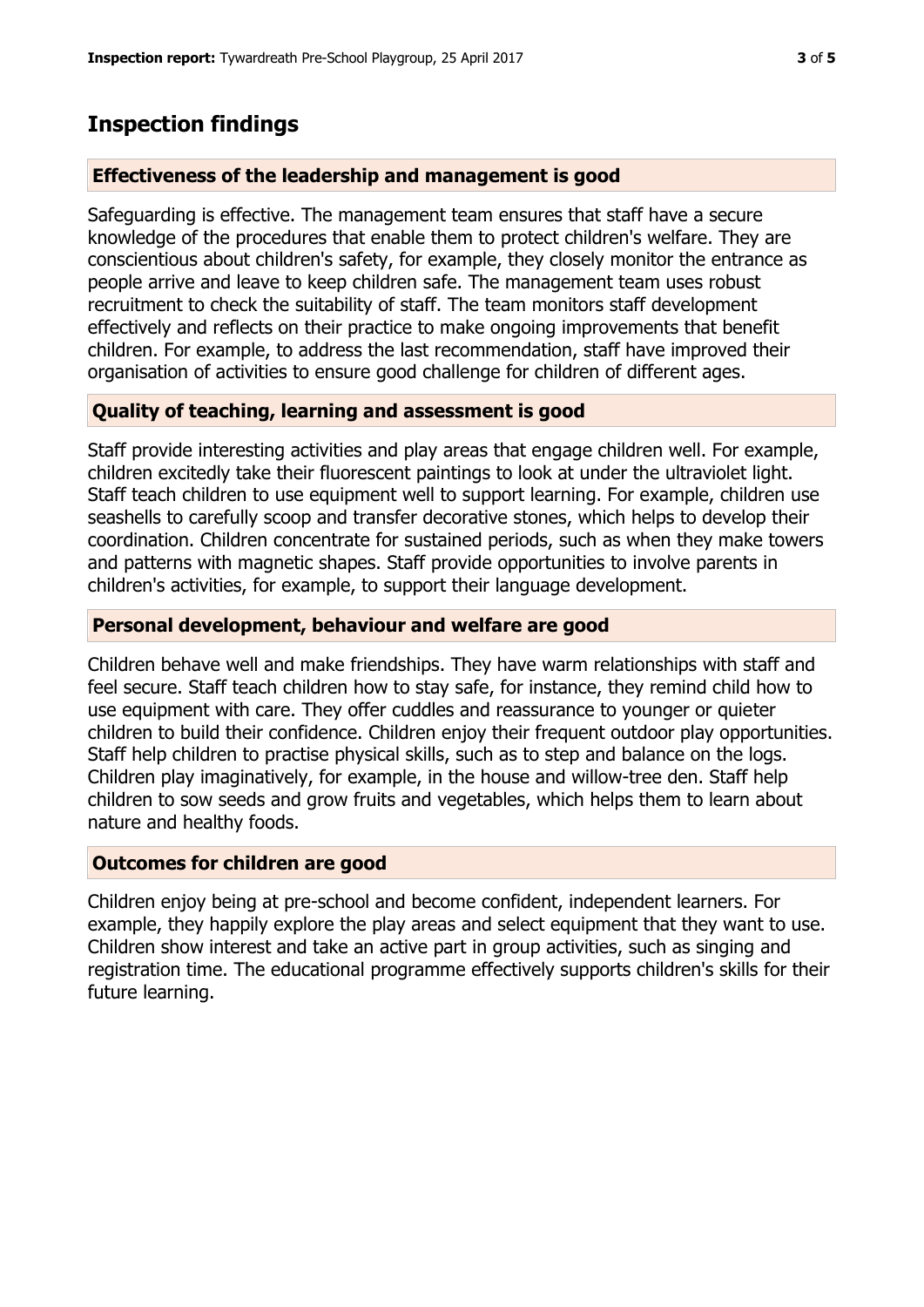# **Setting details**

| Unique reference number                             | 102886                                                 |  |
|-----------------------------------------------------|--------------------------------------------------------|--|
| <b>Local authority</b>                              | Cornwall                                               |  |
| <b>Inspection number</b>                            | 1088922                                                |  |
| <b>Type of provision</b>                            | Sessional provision                                    |  |
| Day care type                                       | Childcare - Non-Domestic                               |  |
| <b>Registers</b>                                    | Early Years Register, Compulsory Childcare<br>Register |  |
| <b>Age range of children</b>                        | $2 - 8$                                                |  |
| <b>Total number of places</b>                       | 20                                                     |  |
| Number of children on roll                          | 41                                                     |  |
| Name of registered person                           | Tywardreath Pre-school Playgroup Committee             |  |
| <b>Registered person unique</b><br>reference number | RP519994                                               |  |
| <b>Date of previous inspection</b>                  | 5 March 2015                                           |  |
| <b>Telephone number</b>                             | 01726 813356                                           |  |

Tywardreath Pre-School Playgroup opened in 1962. It is a committee run group and operates from the old town hall in the village of Tywardreath, Cornwall. The group opens five days a week in term time only, from 9am until 3.30pm. There are five members of staff. Of these, four hold an early years qualification at level 3 and one holds a qualification at level 5. The group receives early education funding to provide free places to children aged two, three and four years.

This inspection was carried out by Ofsted under sections 49 and 50 of the Childcare Act 2006 on the quality and standards of provision that is registered on the Early Years Register. The registered person must ensure that this provision complies with the statutory framework for children's learning, development and care, known as the early years foundation stage.

Any complaints about the inspection or the report should be made following the procedures set out in the guidance 'Complaints procedure: raising concerns and making complaints about Ofsted', which is available from Ofsted's website: www.gov.uk/government/organisations/ofsted. If you would like Ofsted to send you a copy of the guidance, please telephone 0300 123 4234, or email enquiries@ofsted.gov.uk.